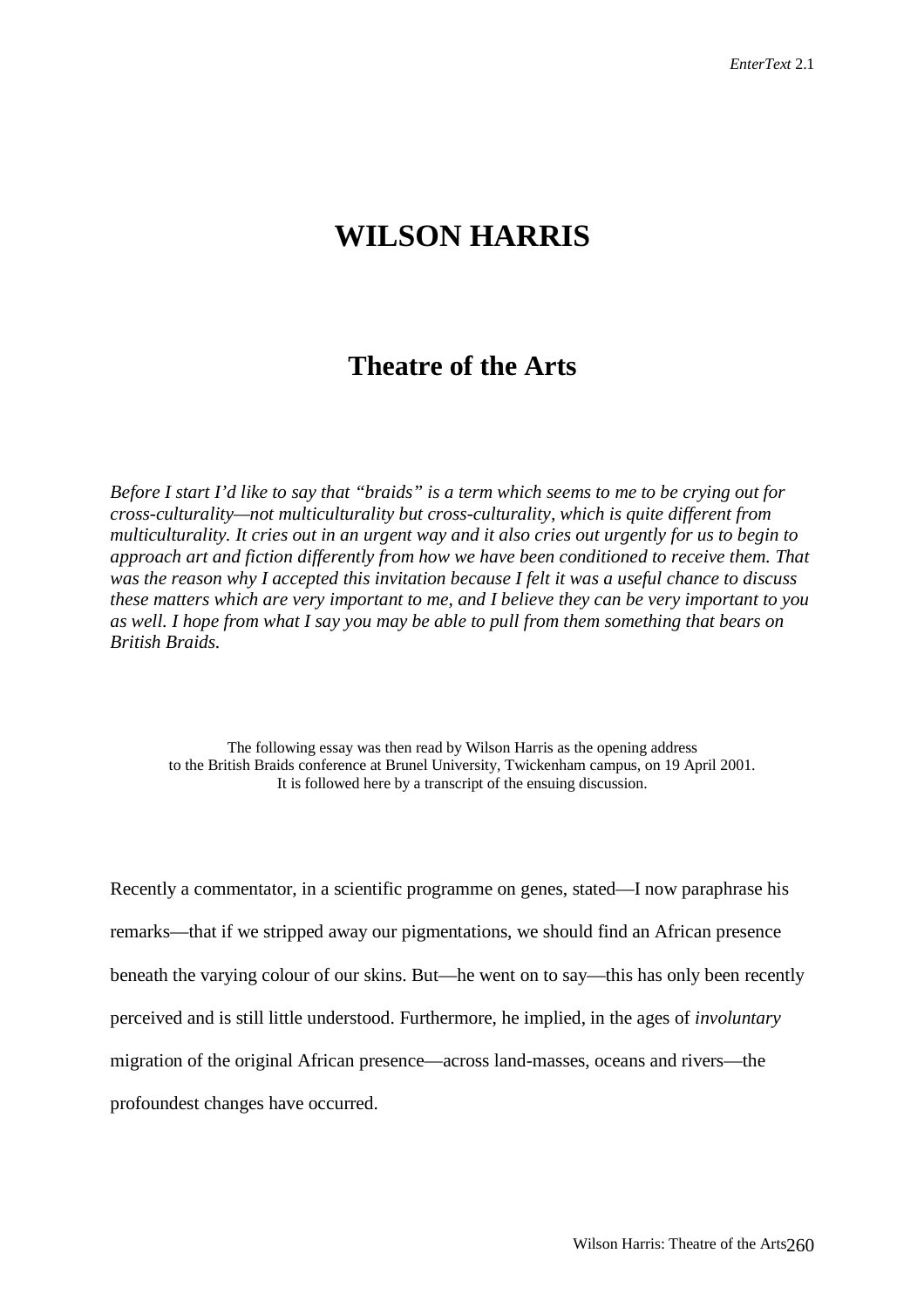Our immersion in such changes has led us to conceive of absolute ethnicities or racial compartments. Thus, in the arts, we have blocked the flow of *measureless* cross-culturalities. We tend to claim fixed boundaries and to gain support for such absoluteness from animal habitats. Ironically, the centuries have witnessed to gross conquests. The most recent of these occurred in the Americas five hundred years ago. European cultures invaded the Aztecs, the Incas, and others and appeared to destroy invaluable differences. Such differences, in my view, are the foundations of universal possibilities woven from diversities.

By the way I spoke, a moment ago, of our seeking support for fixed boundaries from animal habitats. What is animal habitat? Has it not been determined by the movement of landmasses, the changed shape of continents and oceans? Do we not see this in the incredible evolutionary detail that emerges in the animals of Australia, of the Andes, of the Amazon, and elsewhere? It is important to realize that animal habitat, though apparently grounded, at a particular moment, in absolute place, is itself partial in the life of the earth.

That is a message for art—for the way art bears on the human person—which we still have, it seems to me, to perceive very deeply—if art is to speak to us beyond material fixtures and ornamentations, if art is to take us slowly, constructively, across the most sensitive boundaries.

Boundaries are *sensitive*, however partial they actually are. Their partiality may assist us to live and move in order to skirt or avoid earthquake regions by which we may be fatalistically trapped generation after generation. There is a measureless nature to the life of the earth in the midst of catastrophes, drought and famine and flood that we blindly invite, a *precarious* freedom we need to understand if our cultures are to awaken from their "sleep" or "obliviousness" —which seems so strong it is called realism.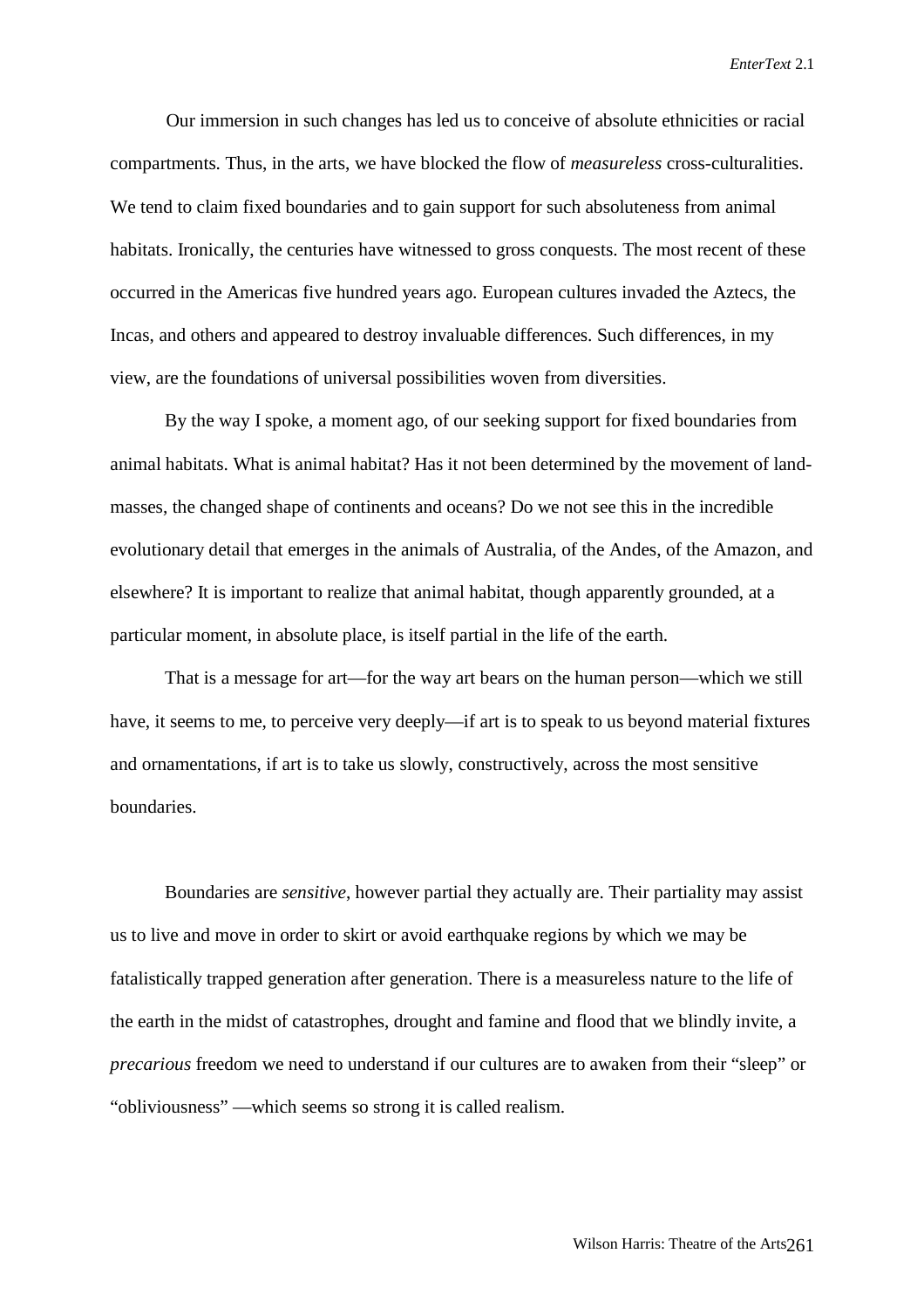Technical brilliance is at the core of realism. Realism, I would say, has undoubtedly been the fruit of the eighteenth- and nineteenth-century European novel-form which has influenced the twentieth-century theatre of the arts. But such realism—however sophisticated or satiric or comic—led the rulers of civilization, unintentionally perhaps, into an "obliviousness" of the many diverse peoples under the umbrella of empire. This may seem surprising. The British empire was one, it was said, on which the sun never set in the eighteenth and nineteenth centuries. Perhaps it was a trend or habit that ran from the "sleep" of conquest of the Americas making one people regard itself as absolutely superior to others who pursued different faiths. The art of empire, in the novel-form of the eighteenth and nineteenth centuries, displayed all-white characters from all-white families and ignored all other peoples, diverse and peculiar, under the imperial umbrella. Ruler and ruled never gained the mutual insight of creative and re-creative responsibility. The ruled were bracketed, as though they did not exist, upon the passivity of stages marked by the military crossings of the ruler.

There were a few American novelists of the nineteenth century such as, for instance, Herman Melville, whose black and white and brown characters (all playing major roles in his fiction) offered pregnant silences and room for speculation as to what lay beneath those silences. In a sense the absolute domain of the ruling novel which Melville inherited, was implicitly broken through such an array of speaking silences. *Benito Cereno* closes as follows:

> Some months after, dragged to the gibbet at the tail of a mule, the black met his voiceless end  $[...$  his] head, [a] hive of subtlety  $[...]$ .<sup>1</sup>

It is possible also that we may find sketches of *the fluid life of the earth* in Melville's narratives. Critics, as far as I am aware, have not looked into these issues.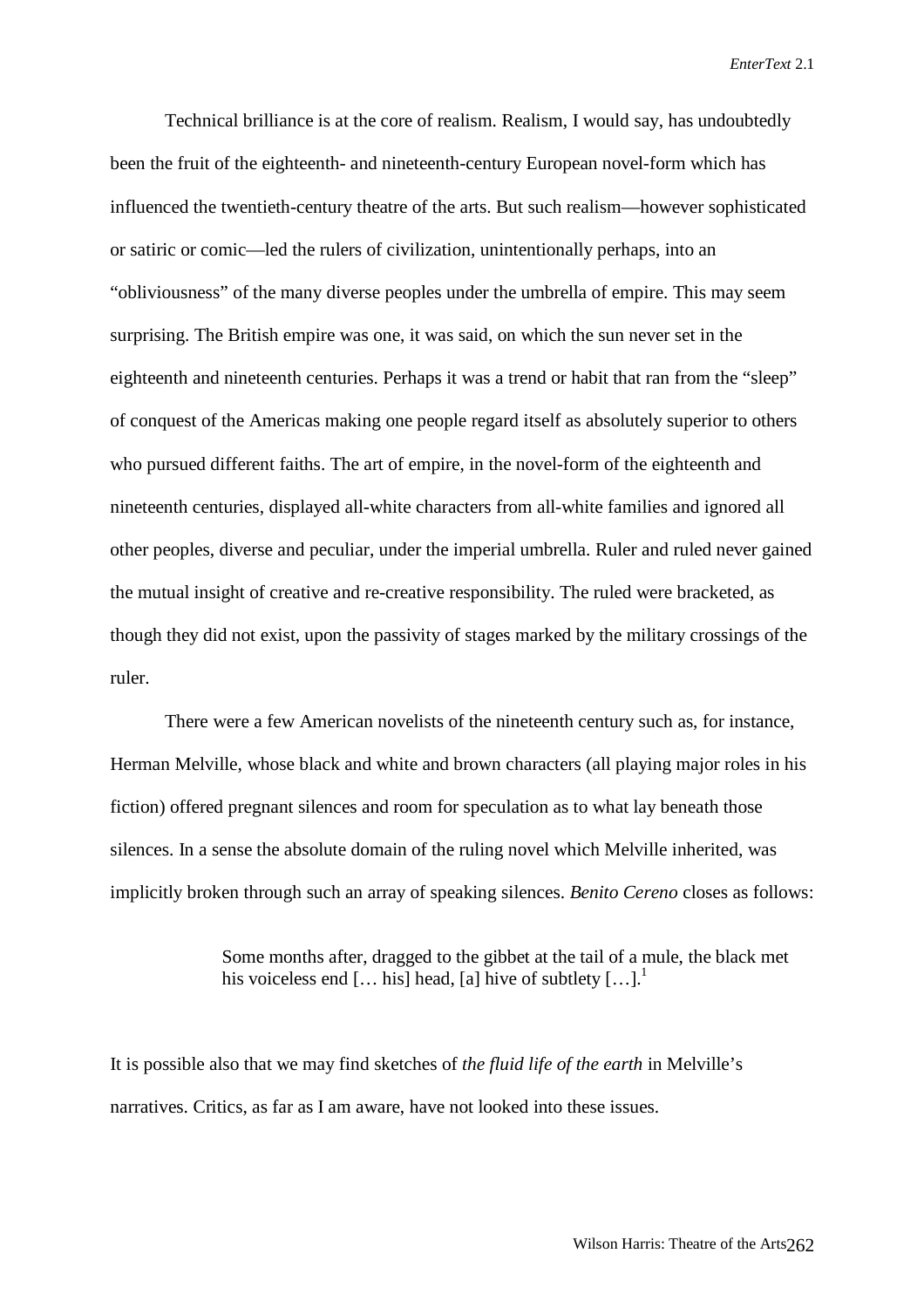And this brings me to the question: what does one mean by the life of the earth? I am not speaking of a *description* of hills or valleys or plains or rivers that are *fixed* or *insentient* features.

In *Tumatumari*, a novel of mine published in 1968, we come upon a portrayal of *moving* landscape creating, I feel, a measureless dimension. The passage I have in mind runs as follows:

> The clouds had vanished and the line of the mountains appeared now like a lofty crest of water breaking its own wave ceaselessly—undulating and refracting. It was a curious impression—the vast outline of the mountains and the transparent ocean of the sky within and beneath which fell away other exposures, shorelines, crests and seas […] vegetation as well as sand—tier after tier, rank after rank of bush, descending balconies as in a submerged amphitheatre […] fluid/solid—water/fire—cauldron of space….*In truth the ocean had once crawled here upon an ancient continental shelf and climbed still higher beyond Tumatumari to its farthest limit*—*the escarpment of Kaieteur*….2

In that passage is it not possible to visualise the ever-changing mobility of the earth, a mobility, a vulnerability, a curious infirmity, shall I say, that is born of land and water and fire and cloud through which we may create doors or windows, *sensitive* doors and windows, *sensitive* freedoms in the midst of fates?

When I speak of infirmity, I am referring to the infirmity of strength; the strongest fortresses have a hidden infirmity through which it is possible to build new architectures in space. The very fixed stages—upon which we build our cities—are *sentient* and *alive*. Sentience—and its veined and tributary variations—may be coming home to us at last as we find ourselves potentially overwhelmed by the threat of flood and drought that we, in part, visit on ourselves in our "obliviousness" of the life of the earth. May I emphasize again that the life of the earth is not *fixed*, it is not a description of fixed mountains or valleys divorced from the characters that move on it. The life of the earth needs to be seen *in fiction* as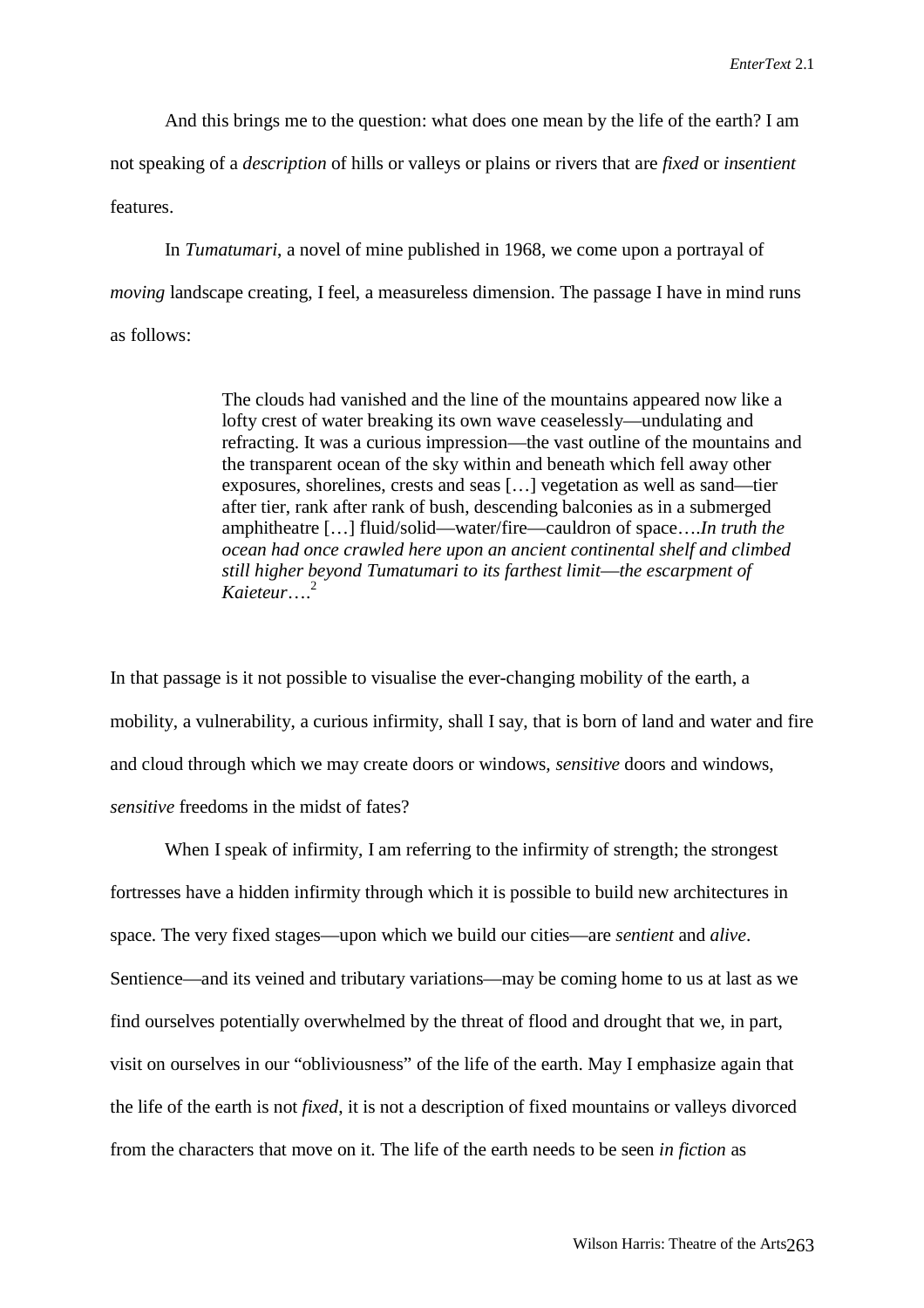sensitively woven into the characters that move upon it, whose history, may I say, reflects a profound relationship to the earth, so that we may speak of a humanity whose feet are made of mud or land or water or any other element to attune us to our being on an earth that moves as we move upon it. This is the mystery of fiction if not of science. You may remember epic figures with one eye in the middle of their forehead and with feet of oats.

TUMATUMARI is an Amerindian word, somewhat anglicized, I would say, which means "sleeping rocks." In the novel I sought to bring the "sleep" of a traumatised people, traumatised by conquest, into league with sculptures that have sprung from the earth sculptured crests, sculptured outlines, sculptured exposures—in order to engage in an awakening, within many-sided nature, from the brutalisation of every-day place and person by conquistadorial legacies.

Let us remember that across the ages—before Man appeared in his present shape—the eruptive earth would have sculpted figures, in its sentient thrust and momentum, resembling Man and Beast and Bird before Man and Beast and Bird had actually appeared. This, I feel, is the measureless origin of the arts, an apparently sleeping form imbued nevertheless with a subtle momentum, a subtle life within an apparent passivity.

We have seized on such passivity with what seems an all-powerful technology, we have brushed aside ancient legends of gods of the wind and the sea and the earth and the air without a thought of their *intuitive* depth, their intuitive bridle on the horses of the earth horses of wind and sea—that needed a greater re-creative understanding and development.

Such horses, in the sculptures of the earth, may seem asleep but they may teach us of our own "obliviousness," of our tendency to turn into blocks of flesh-and-blood. We are ourselves sculptures awaiting a dream of life that may dawn upon us when we engage differently with a pace that is secreted everywhere.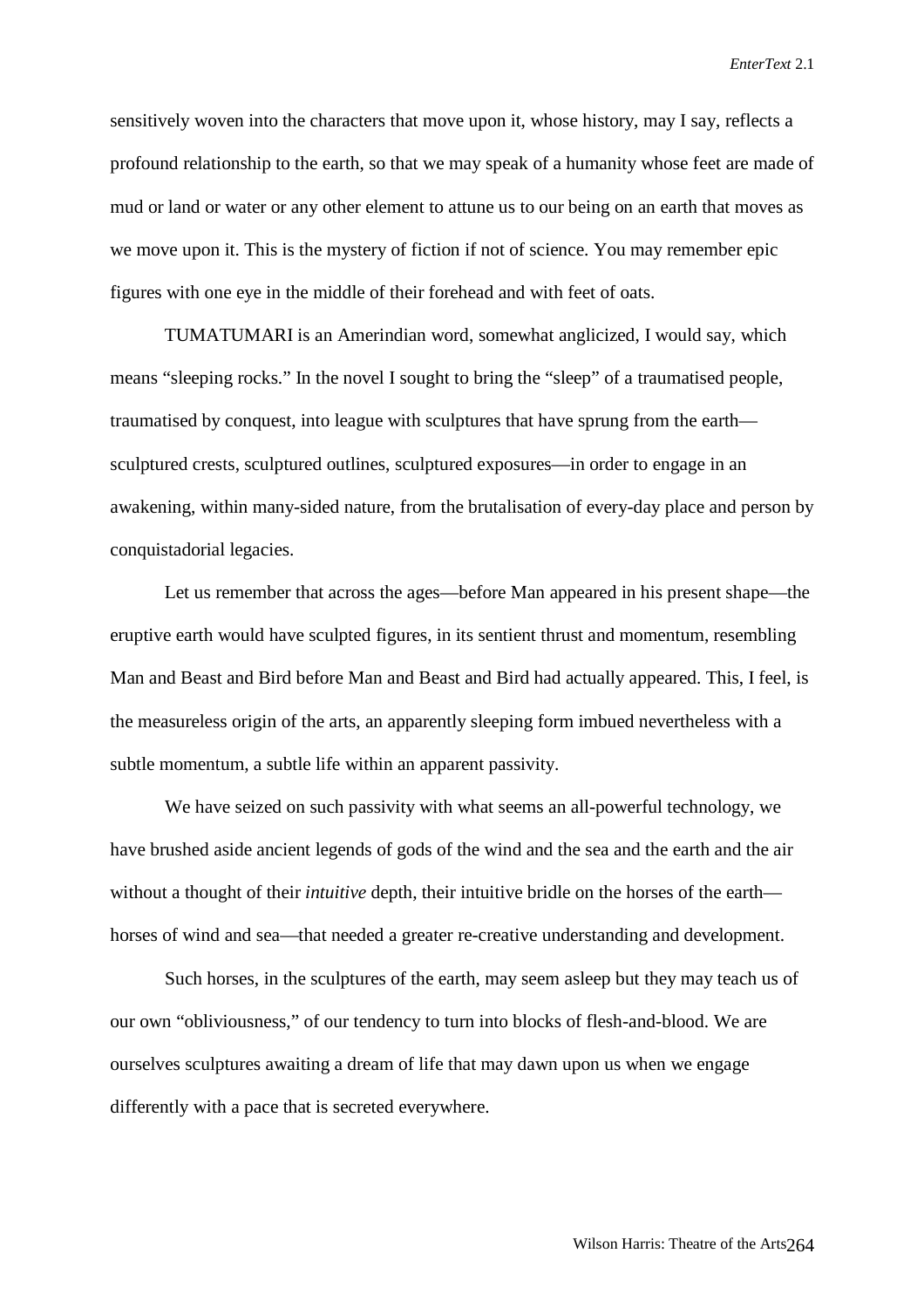I can imagine someone pointing to philosophical concepts of alchemy—such as the *massa confusa* and the *prima materia*—which implicitly tell of the life of the earth and warn against assuming the earth is "passive" or "inanimate" or "dead."

This is true but on reflection one cannot fail to see that the human person, by and large, is divided in himself or herself between sentient earth-sculptures (which appear to him or to her as insentient) and the living work of art that he or she is. This division of two selves, in the theatre of the arts, may mark, I feel, the summit of division within ourselves, a blind summit that seems to me to be at the heart of feud and conflict that ravage our age. The earth we have wasted is our greatest ambivalent conquest and enemy. Perhaps we extend our will to conquer the earth into patterns of hate against human cultures for which we grieve in despair and terror that stir us out of our sleep.

Did C. G. Jung conceive of bridging this division between opposite selves in his *coincidentia oppositorum*? He may have but it would have been intuitive. In an article entitled *Merlin and Parsifal. Adversarial Twins* I refer to Jung's statement that "a new conceptual language" is needed. $3$  But, as far as I was aware, he made no further statements and seemed afflicted by grave misgivings. As a consequence he never pursued the psycho-physical medium he had raised. The novels he read were conventional in which an "obliviousness" rules the language and makes for an insentient and fixed stage on which character is built.

In *Tumatumari* I sought—through trials of the imagination—to create a theatre of the arts in which obliviousness is denuded and the two selves—sentient earth-sculpture and Man as a living work of art—actually come together in an astonishing way.

Curiously enough, I see this clearly now as I look backwards and forwards across my fiction from the nineteen sixties into the seventies, eighties, nineties and into *The Dark Jester* which has just been published. I can see now how they all have a measurelessness which I call the "unfinished genesis of the imagination."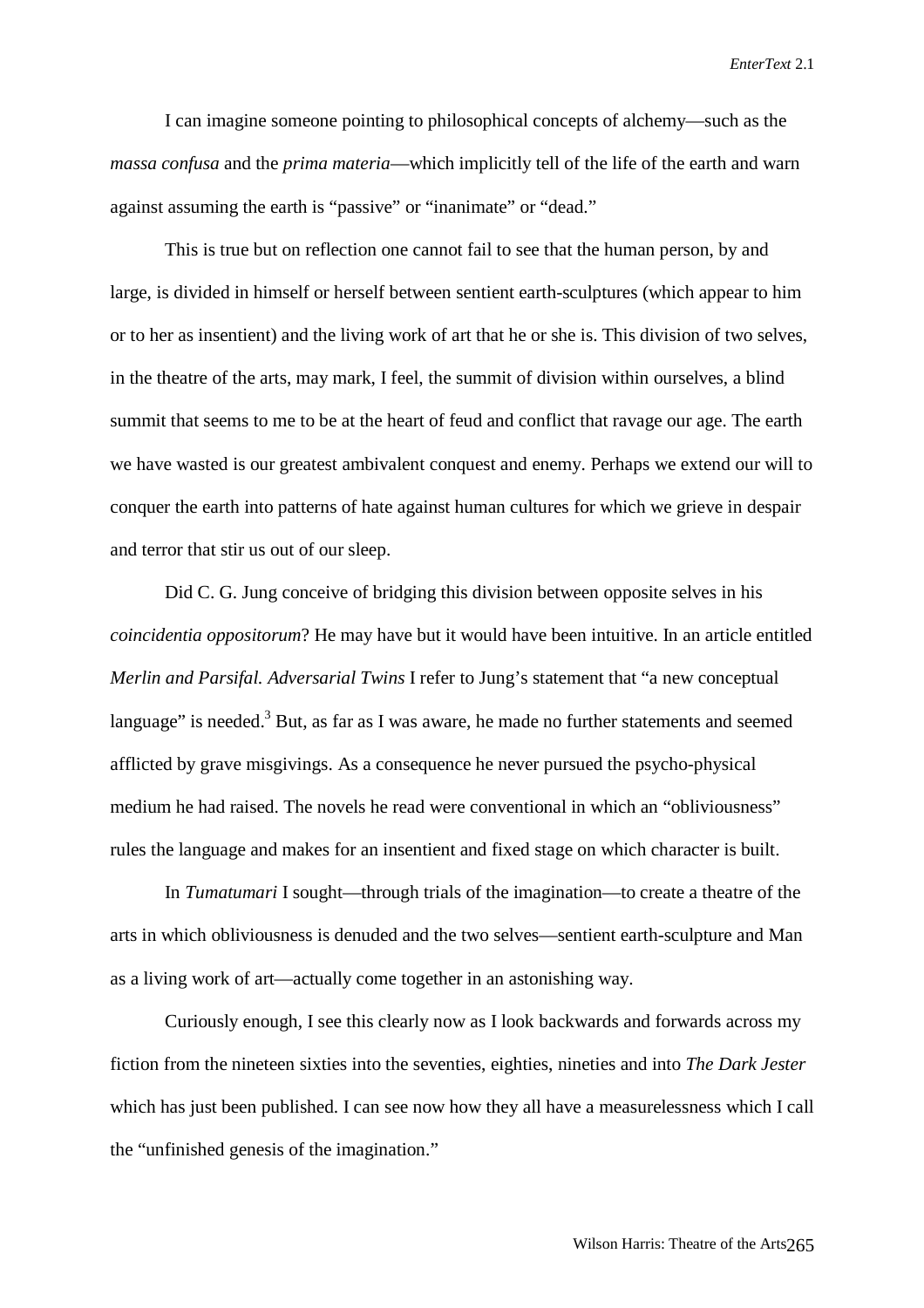Let me return to *Tumatumari.*

Roi Solman dies in the Tumatumari waterfall. His wife Prudence sees him in a Dream descending into the waterfall and hunting the "wild boar of the rapids." The hunt which is normally pursued on land changes subtly and complexly in her Dream of the waterfall.

Everything changes subtly and complexly.

Who or what is the "wild boar of the rapids"? It is sentient earth**-**sculpture. It existed long before Roi possessed his present human shape. As a consequence, the stage of theatre on which Roi hunts moves and is alive in his consciousness. The rigid barriers of time are *partially* abolished within a *space* that *lives* in its own right. Prudence awakens, in some degree, to the life of her husband as *he* appears to awaken in her Dream to *his* life as a work of art. Such is, I feel, the miracle of fiction.

However one traces it—I have done so in different ways, different fictions across the years—the fact emerges obscurely at times, clearly at other times, depending on the intuitive scope of the writing, that each player in a work (if I may describe him or her as a player) needs to come into league with the earth on which he moves, in which he swims, into which he descends, as a sentient living entity**.** I feel that this requires a wholly different theatre of the arts to the one we now have which may have sophisticated characterisation but which is established on an insentient stage. This leads repeatedly to a will to conquer which divides people everywhere like a remorseless fate.

In *Tumatumari* Prudence is a fictional player who sees her husband Roi, in her Dream of his hunt of the "wild boar of the rapids," in a *fluid* combination of the earth and the "constitution of heaven [in the] raging spittle of the chase on the boar's lips which mingled now with hers  $[...]$  like the water[s] of life."<sup>4</sup>

What, may I ask, are "the waters of life"?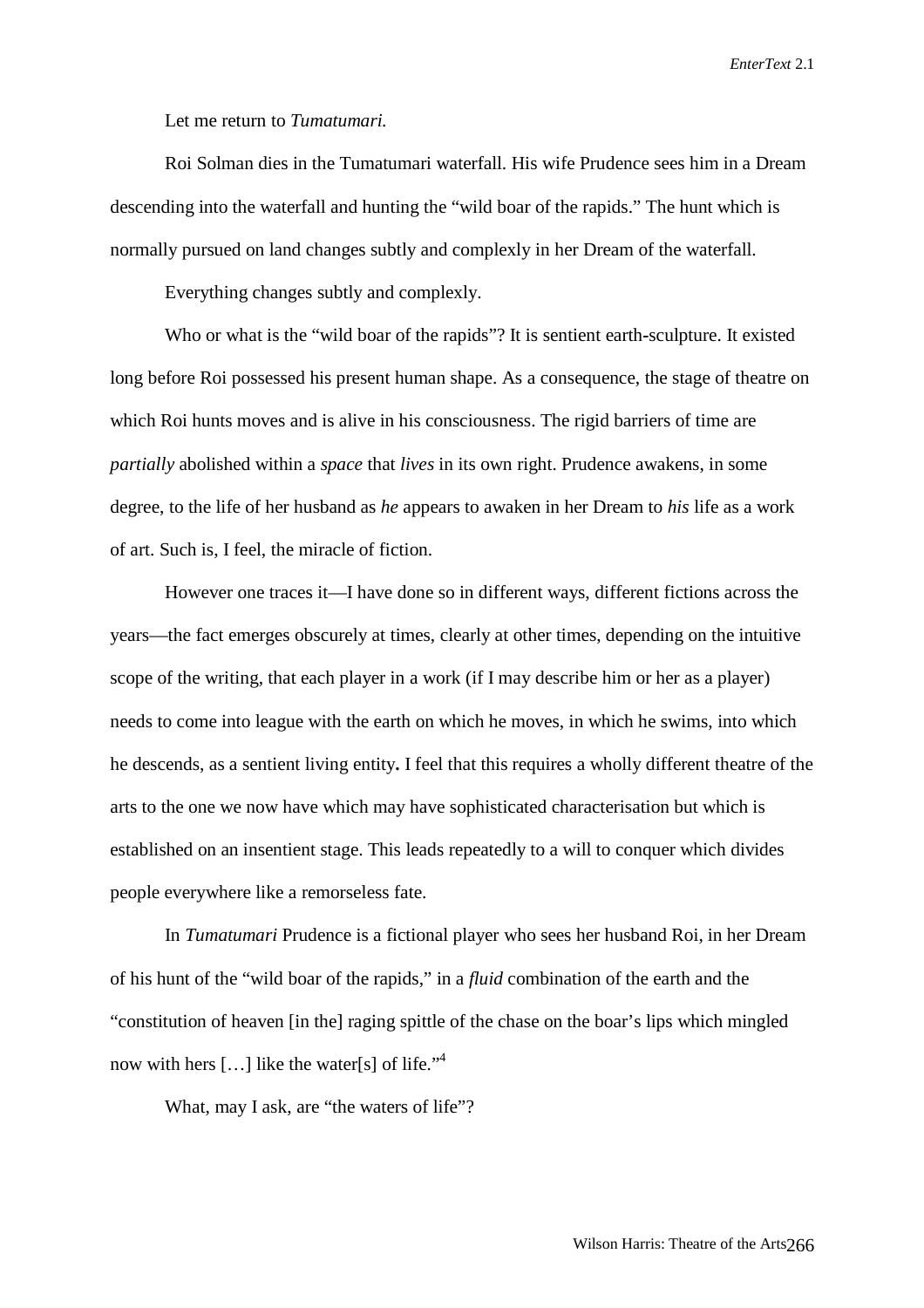It is vitally important, it seems to me, to engage with this in the trials of the imagination that the novel discloses, however testing, however difficult, and *not* to divide one's attention by fastening on *pure* philosophical concepts: Philosophy is very important but it needs to blend with the images in a work of art so genuinely, perhaps complexly, that we free ourselves from absolute restrictions in pursuing the partial nature of each image in its correspondences with other partial images.

Reason, as advanced by apparently sophisticated thinkers, leads to exercises that ignore the language of art in fiction. Such ignoring, such ignorance, reduces or measures flesh-and-blood as a *block* and this inevitably, if unwittingly, leads to agencies of conquest. There are reasons beyond reasons, depths beyond surfaces. Such depths, such humilities, beyond a fixed or sovereign restriction, are the mystery of art, the true mystery of fiction.

Let me return now to the question I asked earlier on "the waters of life."

What are "the waters of life" which are gained from a wholly new approach to fiction and art as these may encompass inexplicable truth in multifarious life? Is this not a question of *gnosis*, of gnostic understanding, of knowledge gained from extremities of living encounter with earth-sculptures that revise our approach to the nature of human-made sculptures, the nature of *human* art? How does sculpture live, how does art live, in subtle, curiously moving ways though it seems ornamental and inanimate? Does such an approach to sculpture, to art, to the body and bodilessness of the Word in poem and fiction, point a way to the *veiled* meaning of original spirit, original soul?

Except that such knowledge—as I come, by intuitive degrees, to it—has no fortress location, no invulnerable location. In such apparently invulnerable fortresses lies a hidden vulnerability or infirmity we may see in mind and imagination. Such a vulnerability or infirmity may prove a complex window through our habits, beyond habitual discourse, beyond the cosmos, beyond the stars that we try to see, to place, within our galaxy.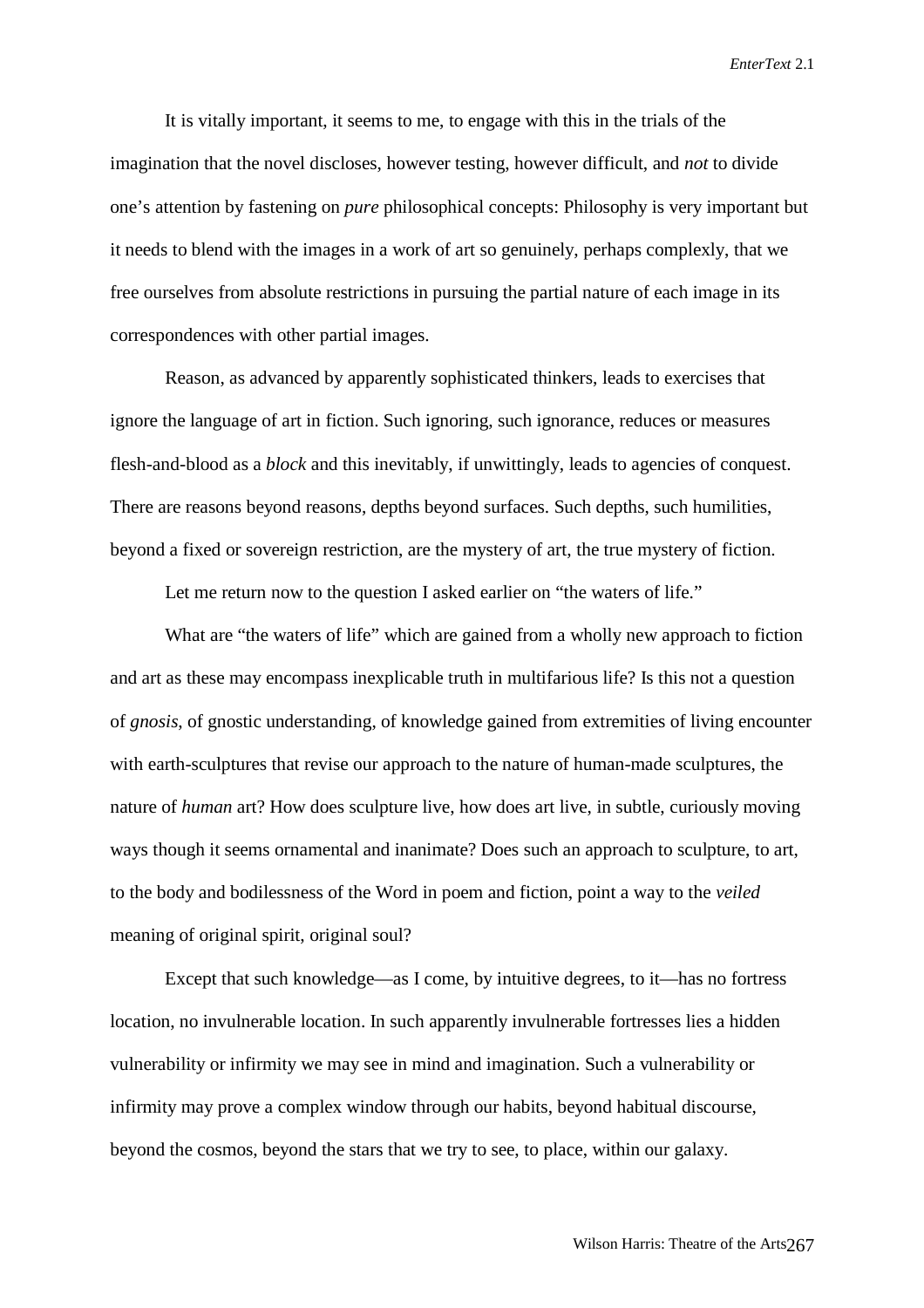The multifarious life of the earth, therefore, teaches us to pay the closest care and attention to variations and movements on the stage on which we live: and not to invest absolutely or fixedly on such a stage.

We are told of parallel universes by scientific speculations, parallel universes of which we know nothing except perhaps that there is a Wound—akin to the Wound of being and nonbeing we carry in ourselves—that may take us into the spirit of timelessness. A supreme paradox. We move through a *Wound* into *timelessness*.

Quantum "particle" and "wave" —in their apparent illogicality—may help us to sense a living spark reaching darkly and brightly perhaps from a true Creator. It reaches through the demiurgic and conquistadorial field with which we have to wrestle for precarious freedoms in the midst of implacable fates.

It is but a spark, a spark capable of multiple illuminations that take us into diverse potentials, diverse dangers, diverse hopes in cross-cultural ages.

It is but a spark but it offers us an intensity of creative and re-creative imaginative and intuitive scope.

Without that "spark" what do we have but biased games or functions of uniform art and a clinging to science for masks to conceal our failures and our mortality?

*Gnosis* therefore (within the intuitions I have inserted in this talk—that there is no fortress locality to knowledge, that there is a complex window or infirmity within the strongest minds, the strongest imaginations) brings us to "the waters of life" as imbued by the spark of a true creation, a spark which assists us in contending with the demiurgic politics of our age. The demiurge is equipped to ride all who are oblivious of the sentience of the earth and the threshold such sentience provides into parallel universes of the imagination through a tree of life existing long before we arrived in our present shape and form.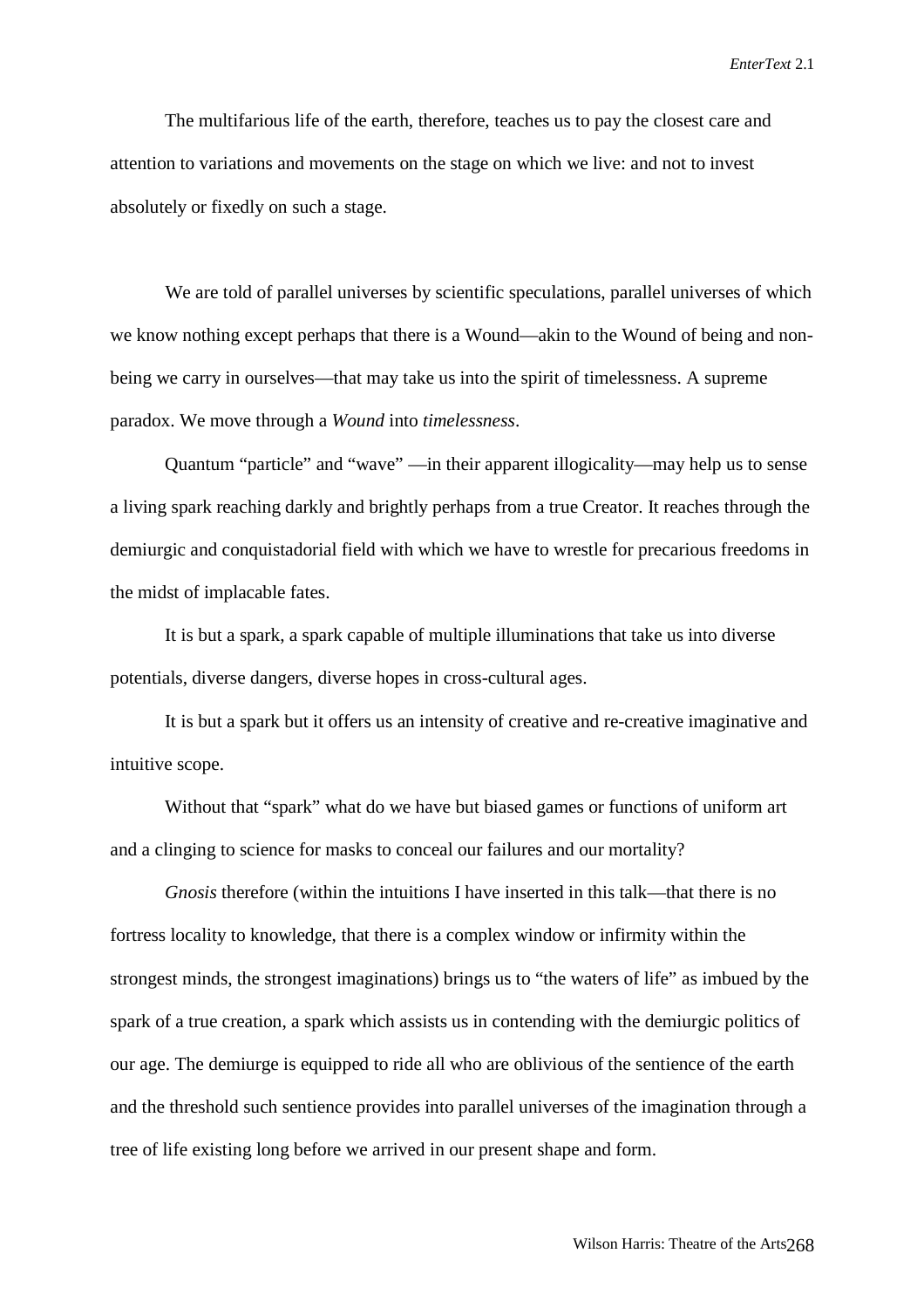I do not say this absolutely but as a Jest, a serious Jest, however, which permits us a

glimpse of chasms between knowledge and ignorance we dream to cross.

Let me quote briefly from *The Dark Jester*, my most recent novel, to sustain a grasp,

as it were, of the measureless spark that makes us, in fiction, *living works of art* in the ground

on which we move and which moves with us.

This is the City of Cities, El Dorado. I bring to it the ruins of the past, the memories of places I know as mine but which are taken by Europe and Spain. El Dorado is the Troy of the Americas.

I walk in shoes of mist, I wear rock and water. Rock melts, water becomes a solidity or a desert. My bone and my garments fuse in world theatre.

'El Dorado is gold. I am a man of gold in a place of gold. This is the distinctive legend of flesh and gold.' I cry the words boldly but my misgivings rise into space. There is a rumble. The Earth shakes. Shakes to Cassandra who comes across time to tell us in multiple ways of the fate of cultures. It is the heavy tread of my pursuers. Or is it my own bodiless step? A pulse beats fast as a drum.

[...] Troy collapses with the entry of a Wooden Horse which gives birth to a jealous many-headed enemy when everyone dances and celebrates in lust. El Dorado hides on a saddle of ground on a Misty Animal in the Amazon. I swear I see it wrapped in elements of jealous enemy and lusty friend. I give a cry of joy, such joy, but how sprinkled with the desperation of unease. It is swept from me, so swiftly I am astonished. All that remains are the tears of the Animal like a shroud upon me. They materialize into my pursuers in jungled space, and leap and seize me. El Dorado vanishes. It is swallowed in the belly of a gigantic Horse or Animal of space […].

Such is my wrestling with enemy and friend in the suspended heart of fate that edges into uneasy freedom.

*They seize me*.

I have a golden chain around my neck on a jungled body of land. My hair is like the hair of trees. They take me back to Cuzco, an outcast in my own land.

*As I stand on the Scaffold*, in world theatre, the Sea turns into the dramatization of slender hope spinning a path into desolate cities, desolate places. The land that is mine has become desolate. And yet I see a thread of water on which I cross. How can one come Home except upon threads of desolation one still carries?

The Sword of God coils into a Rope as it flashes to the wisdom of the Serpent.

I faintly hear the Bishop intoning a prayer.

I touch the Sword against which he leans. It hangs from a soldier's side or robe.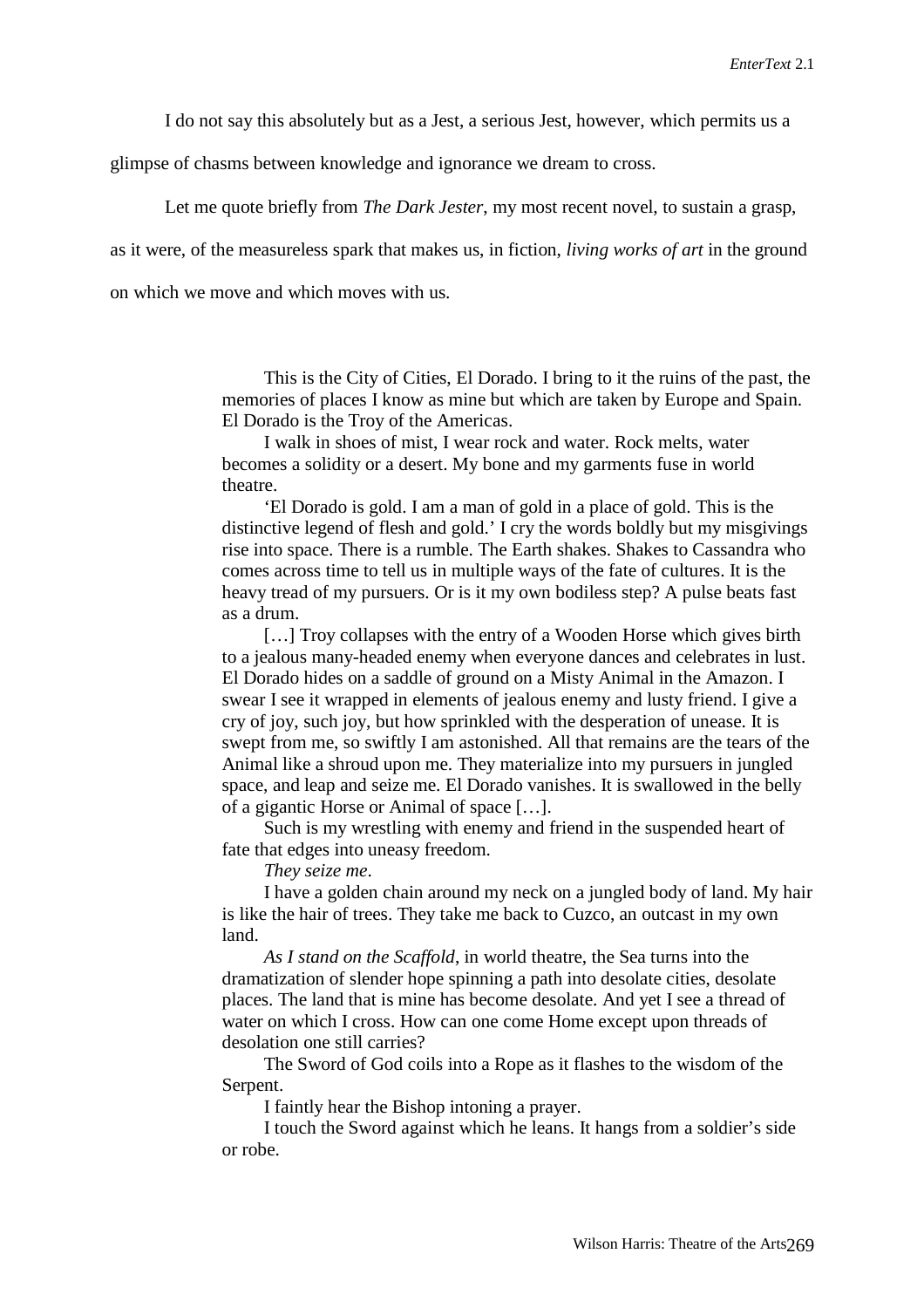Will the Bishop's God, the Bishop's Sword, respond to a shape in me that turns as red as a feather in Air and Earth? It is a Wound in the body of art as delicate as a sail, a flimsy sail. Flimsy as it is it sings of a Ship, a hidden Ship in a Hidden City no one has yet found though it still endures with the promise of creation on Land and on the Sea.<sup>5</sup>

**Notes**

<sup>3</sup> Wilson Harris, *Merlin and Parsifal. Adversarial Twins* (London: Temenos Academy, 1997).<br><sup>4</sup> *Tumatumari*, 55.

## **A transcript of the discussion which followed the talk**

**Mike Wayne** *It's a really wide-ranging talk, and obviously I can't do justice to it, but I would have reservations about the way you use the category of nature. On the one hand, yes, it is important to suggest that it is not an inanimate, passive, fixed thing, and the way in which nature has been used by conservative forces to shore up cultural identities as fixed from eternity, it's important to undermine that. But I think the Gaia-like mystical quality to some of the way you were talking about nature—the way in which nature is perceived as passive, inanimate, is obviously a prerequisite to then dominating nature, and seeing nature as something completely separate from humanity is also a prerequisite to dominating nature, but for me, the domination of nature also arises out of another key set of relationships, which are the social relationships of humanity, the social relationships of domination in humanity, which then allow the domination of nature. I'll give you an example. I opened up the*

<sup>&</sup>lt;sup>1</sup> Herman Melville, "Benito Cereno," in *Billy Budd, Sailor and Other Stories* (Harmondsworth: Penguin Books, 1970), 307.

<sup>&</sup>lt;sup>2</sup> Wilson Harris, *Tumatumari* (London: Faber & Faber, 1968), 53-54.<br><sup>3</sup> Wilson Harris, *Marlin and Parsifol, Advantagil Twins* (London: Te

Wilson Harris, *The Dark Jester* (London: Faber & Faber, 2001), 107-109.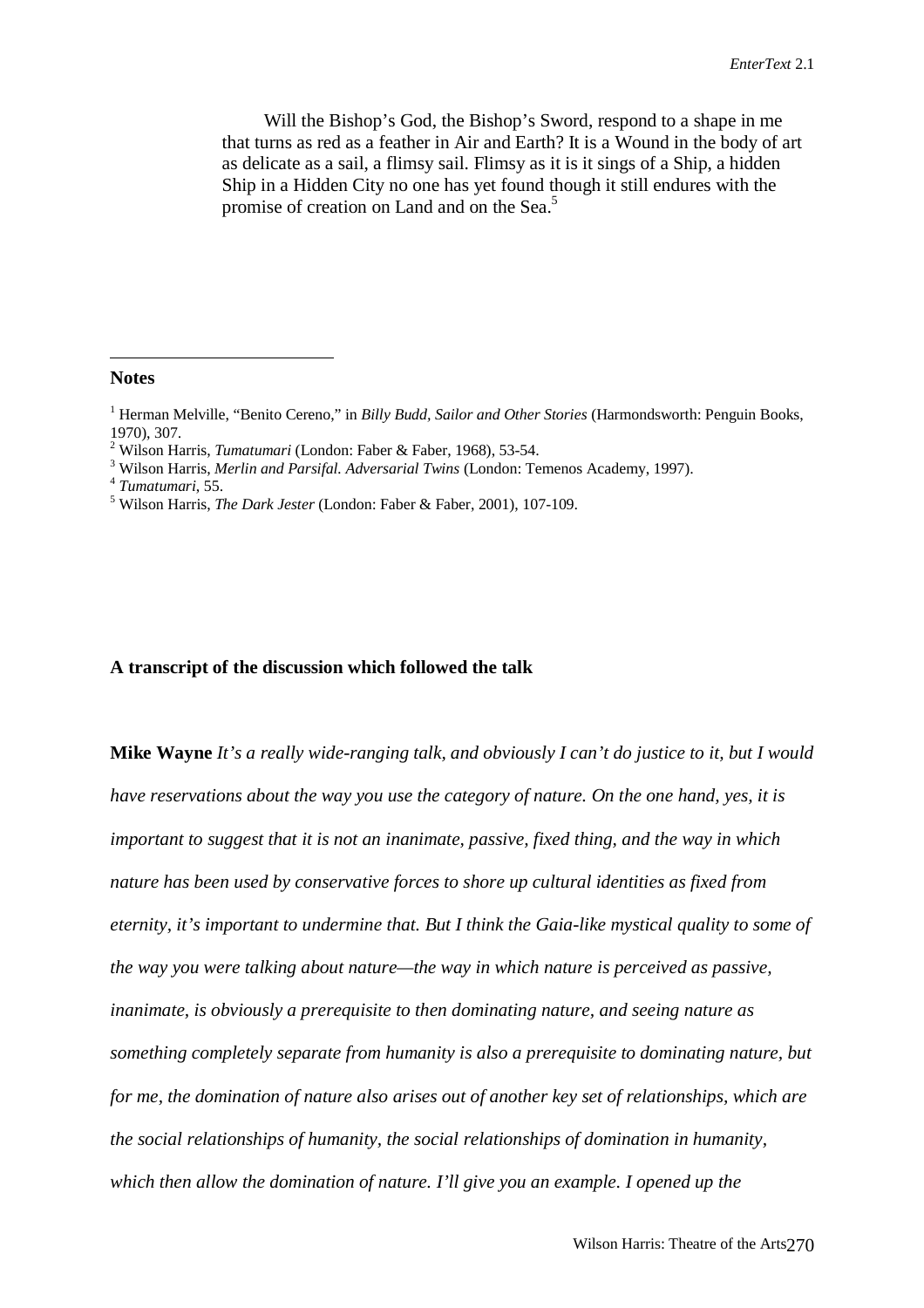*Guardian today and on page three there's an article about how BP are working with the state capitalist oil company in China for oil extraction in Tibet, which has some major cultural and environmental consequences for the people of Tibet. So I would say that we need to have a more historically specific sense of the mediation between nature and humanity. And when I say more historically and socially specific, a sense of being able to grasp those kinds of forces which are at work in BP and the Chinese regime would be the kind of things I'm talking about. And we also desperately need an aesthetics that can be up to that task. I'm not sure just an aesthetics of cross-culturality can do that, unless it's more sensitive to the social and historical.*

**Wilson Harris** But you see, the point is that the social and historical have been created by this obliviousness of the life of the earth, and therefore we move on a social and historical plane which brings about the potential disasters you suggest, precisely because we have a notion of the life of the earth which fixes the social and historical provisions. I am suggesting that you have to go beneath those social and historical provisions. You have to have a sense of the life of the earth. The earth is moving. It has always been moving. The earth is alive. There are a few European scholars who admit now that they have wasted the resources of the earth for generations. This hardly comes out in the news, but you get the occasional admission, and the fact is that the novel form we possess has conditioned us to see ourselves as so divorced from the earth that we would accept the social situation that you describe. I am suggesting that we need a totally different understanding of culture, of fiction, of art, an understanding that has to do with the mystery of fiction, so that, for example, Roi Solman is seen hunting the wild boar of the rapids. He used to hunt on the land but now that he is hunting in the waterfall in the Dream of his wife, that changes subtly and complexly and he becomes a living work of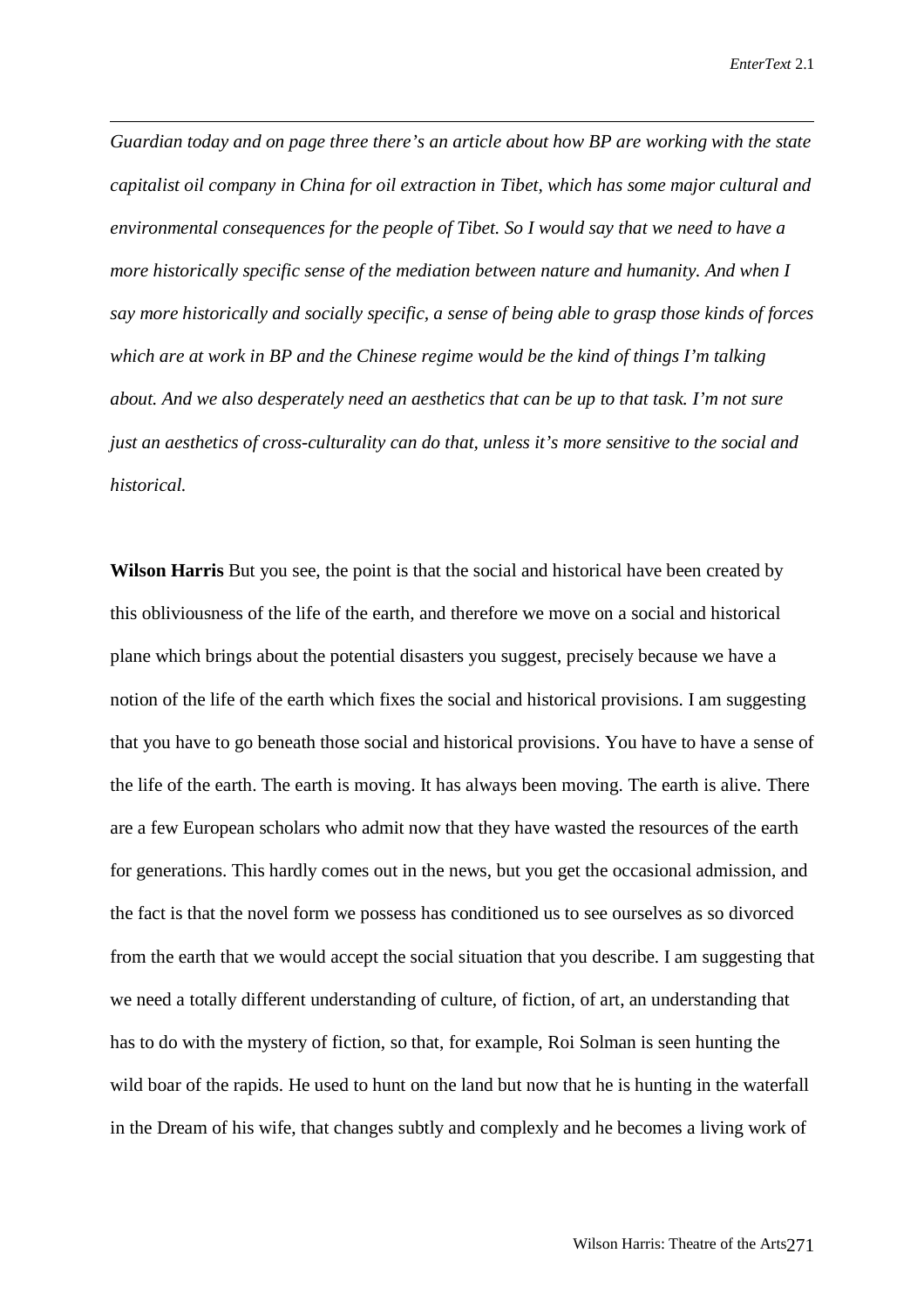art, hunting the earth sculpture that is sentient, so that the waters of life come forth. The waters of life carry the social realities of which you speak.

But I quite see your point, because it is a point on which we have been so conditioned that people will fail to perceive the reality of what I am saying. I know in universities you may read of what Jung says in his *massa confusa* and things like that, but these things never blend into the images of art. They remain like pure philosophy, and people read the novel as the novel has been written for two hundred years, three hundred years. They continue to read the novel like that. They don't look for the blending of philosophy into the images of the work, and therefore they are still conditioned by a situation in which they read the novel in one way, they may read philosophy, and they may be able to tell you, philosophy, well yes, I know the life of the earth, it's not dead because of this… but that's pure philosophy, that has no bearing on the *image*. There are no trials of the imagination that allow this reality to emerge.

I sense that something *is* happening. I saw reviews of *The Dark Jester* in which I could see that they are now coming in some sense or other to understand what I am saying. The Cartesian has eclipsed Atahualpan form. What is Atahualpan form? Atahualpan form has to do with a different notion of being. That is the point I'm making. You see, you are taking the aesthetics and divorcing it from what I'm saying. I'm speaking of this aesthetics in collaboration with the earth, with everything. That is what I'm trying to do. That's what I've been doing for forty years.

**Paula Burnett** *One of the things that struck me in The Dark Jester was the way in which you do use that sense of the connectedness of all the different forms, not just the human form. You don't talk about an anthropomorphic universe, you are not interested in a man-centred world. On the other hand what you are also saying, and you say it very eloquently at one point in*

Wilson Harris: Theatre of the Arts 272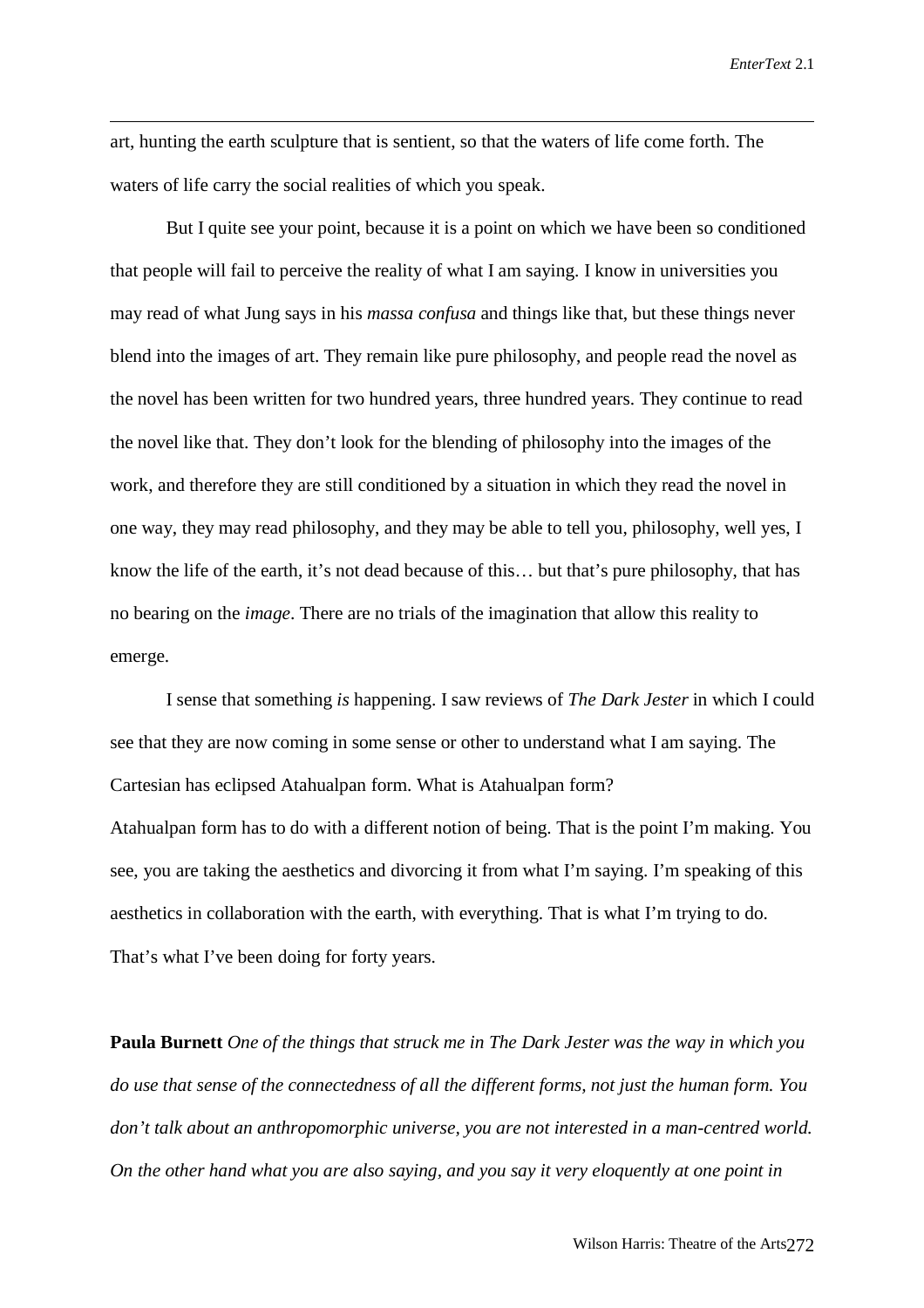*The Dark Jester, that in a sense for us as human beings one of the hardest tasks, but perhaps the most important tasks, is to open ourselves to the other, and that includes other people, other cultures, as well as other life forms. And I think maybe that's where perhaps one response to what you are suggesting lies: that it is actually an attitude of mind that has huge implications for social relations, and as a way of understanding history.*

**Gail Low** *I just wanted to ask, in addition to that, whether you see the novel as a privileged form, and why not other kinds of mediums, like poetry, traditional song or religious chants, which might have a different dimension to it. Do you see the novel as the quintessentially privileged artistic form to explore these ideas?*

**Wilson Harris** Well, you know, I spoke of sculpture. I touched on the poem, and you trace it in many works of art. You can trace it in many other ways. But it is true that I was speaking more specifically of the novel because that is the area in which I have worked, and I brought up the piece from *Tumatumari,* which was published in 1968, as long ago as that, in which you see the earth moving—the sea, the land on which they stand is called the sleeping rocks, that's an Amerindian word. But the Amerindians themselves have forgotten why they call it the sleeping rocks. They have been so conditioned by the traumatisations of conquest that they don't know why they call it the sleeping rocks. It is up to us to get into it, and to see what sleeping rocks mean.

**John Agard** *A line which really struck me was when you spoke about moving through a wound into timelessness. And I suppose if you were to think about it, at the heart of it, it is very mystical at one level, whether you think of Christianity—the wounds of Jesus—whether you think in ritualistic societies—birth, being a kind of wound, menstruation—people refer to*